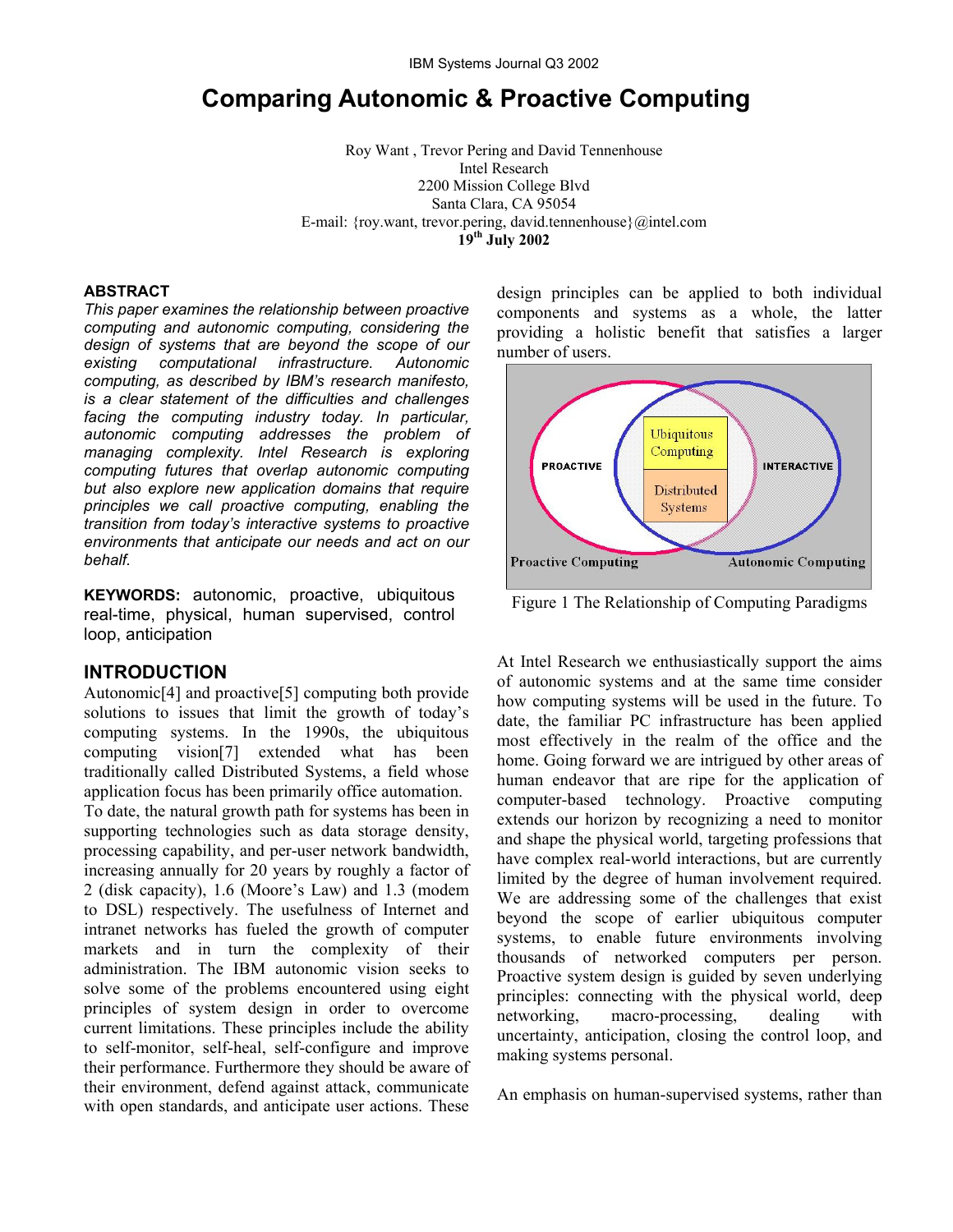human-controlled or completely automatic, is an overarching theme within proactive computing. Computer-to-user ratios have been changing over time: 1:many turned into 1:1 with the advent of the PC in the 1980s, and into many:1 with the explosion of mobile devices in the new millennium. Currently, most people in the US typically own (sometimes indirectly) many tens of computers, ranging from portable devices to consumer electronics. These systems compete for human attention, an increasingly scarce resource in modern living. Before the sheer number of devices overwhelms us, solutions need to be found to remove people from the control loop wherever possible, elevating their interaction to a supervisory role. One way to do this would be with pure artificial intelligence, a lofty goal that will not be attainable in the near future. Proactive computing, therefore, focuses on humansupervised operation, where the user stays out of the loop as much as possible until required to provide guidance in critical decisions.

A simple present-day example that illustrates a humansupervised system, is a modern central heating system. Such systems typically have a simple regime for morning, day, evening and night temperature settings. Normally, the system operates untended and unnoticed; however, the user can readily override these settings at any time if they feel hot or cold, or to address an impending energy crisis. Furthermore, if the system were instrumented with a sensor network and knowledge of a family's calendar, the temperature and energy consumption could be optimized proactively to allow for in-house microclimates, late workdays, and family vacations. However, extending this example to more complex systems is quite a challenge – most decisions don't simply come down to "too hot" or "too cold."

As illustrated in Figure 1, there is considerable intellectual overlap between research into autonomic and proactive systems. Both autonomic and proactive systems are necessary to provide us with tools to advance the design of computing systems in a wide range of new fields. In the following sections we discuss the issues, technology directions, and examples of why both these visions are necessary.

# **EXTENDING THE APPLICATION DOMAIN**

Enabling a computing future that goes beyond the current in-home and in-office application domains will require new design principles to be adopted. Here we examine three of the seven proactive principles: connecting with the physical world, real-time/closedloop operation, and techniques that allow computers to anticipate user needs. Readers interested in the remaining four are directed to a description on the web at: [www.intel.com/research.](http://www.intel.com/research)

### **Connecting to the Physical World**

Most of our computing infrastructure to date connects personal computers through networks to arrays of servers. The resulting systems provide us with a virtual environment allowing us to author, process, and file information, which, through people, can have an indirect influence on the Physical world. To reach a world in which computing aids us in our day-to-day tasks, the physical world must be instrumented so that computer systems can have direct and intimate knowledge of our environment, ultimately using that information to effect change. Corresponding examples are microclimate weather forecasts, monitoring road traffic, and determining where people might be located in an earthquake-damaged building.

Needless to say, there are a number of inherent problems in building such a system. First, there are pragmatic issues such as maintenance, connectivity and finding suitable power supplies. Second, we are describing systems that, when applied on a city or national scale, have never before been built. The coordination and management issues take on a new level of difficulty; new protocols need to be created to enable appropriate data flow; and power management becomes a critical parameter for sensors that must operate from independent energy sources. Applying sensors to the physical world on a national or global scale is a daunting task, but as our societies become more complex and population densities increase, the payback will be worth it.

Scaling systems to a size large enough to monitor the physical world raises immediate problems of administration and utilization – the very problem that autonomic computing sets out to solve – and we cannot simply look to existing computer systems for guidance. However, by using simple nodes that can be individually and comprehensively characterized, it may be possible to learn more about the techniques required to maintain larger networks of conventional computers, informing both proactive and autonomic system builders. Multi-hop wireless sensor networks, such as the networks we are working on in collaboration with our colleagues in U.C. Berkeley [2][3], have exactly this characteristic.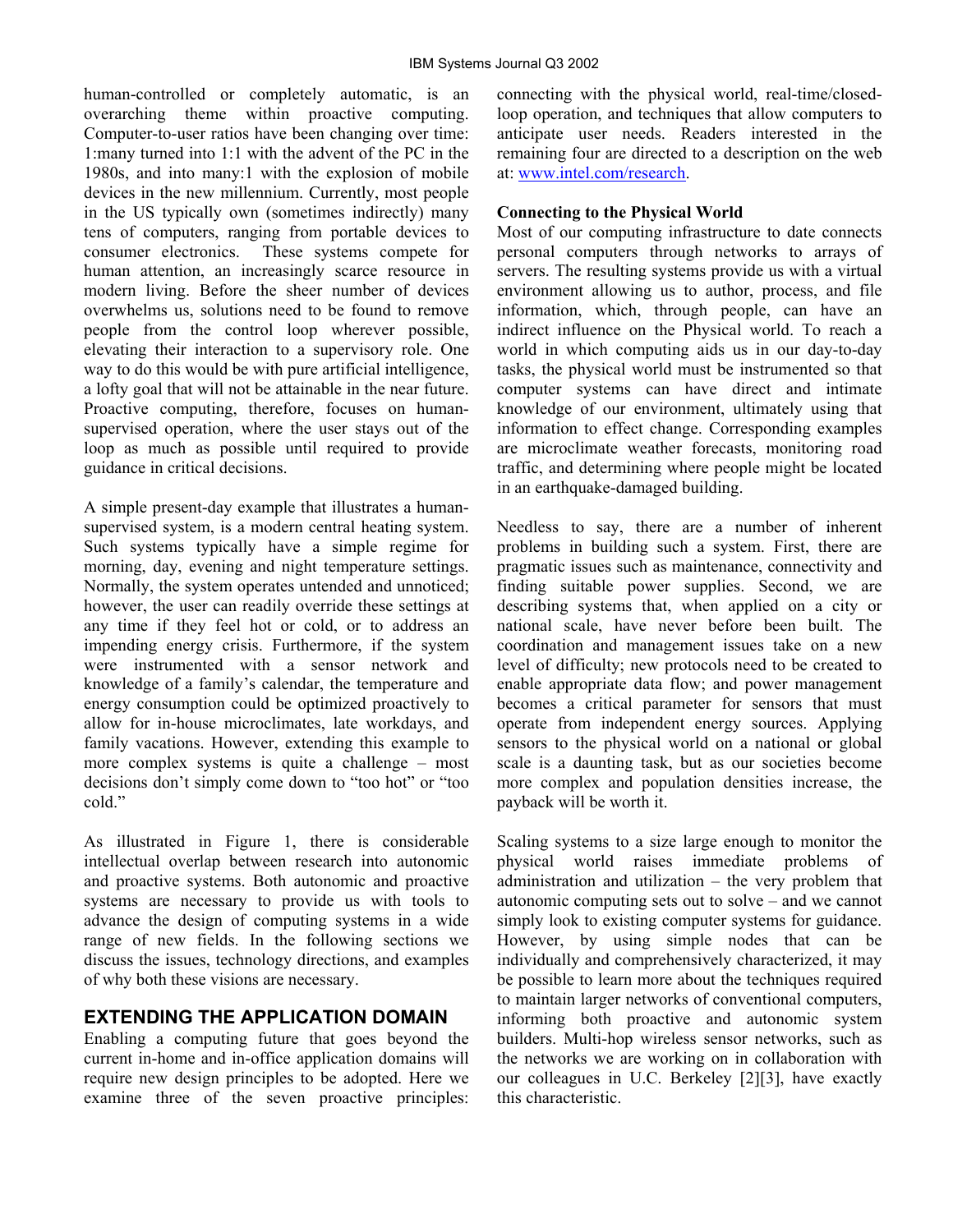## **Real-Time & Closed Loop Operation**

If we expect our computers to become more integrated with the physical world, real-time response will become a critical factor that needs to be supported by all computer systems. In the 1960s, computer systems were either fully interactive, putting people in the control loop, or completely inflexible, built on a dedicated control system. In order to integrate systems fully into real-world tasks, they must be able to respond faster than is possible with a person in the control loop: real-time response to physical-world events.

If general purpose computing systems were redesigned to make real-time guarantees, many new proactive applications would be possible, and perhaps even begin to appear as mass-market shrink-wrapped software in the major retail stores. However, the underlying issue is that most software systems make no guarantee of a realtime response: hiding behind layers of abstraction without considering the response time induced by varying conditions. People familiar with the embedded systems world typically resort to specialized software based on Real-time Operating Systems (RTOS) for critical control applications, capabilities that are not supported by most general platforms.

### **Anticipation**

Anticipation is a cornerstone of proactive computing: for systems to be truly proactive, they need to in some sense predict the future. Our research is currently focusing on the use of context, statistical reasoning, and data handling, all summarized below, as a baseline for anticipating a user's needs. Utilizing these techniques, and others, will allow systems to quickly handle real world situations and provide the appropriate level of user interaction.

# *Context Aware Operation*

Portable and wirelessly connected systems have opened up the opportunity to use contextual information, such as physical location and the availability of surrounding infrastructure, to modify the behavior of applications. Both autonomic and proactive systems can take advantage of context: using the environment in which they operate to guide policy decisions. Autonomic computing can benefit directly to support new configurations, for example, through the local discovery of resources and setting up default operation. Proactive systems, working at a higher level, can filter information for display, and customize the effects of commands.

Location is one of the most useful parameters to define context, and making high fidelity location information available to mobile devices, and their supporting systems, is one of our immediate research goals. Some of our research programs are looking at ways to track the location of objects inside a building (beyond the capabilities of GPS), taking advantage of the properties of existing wireless networks, or finding solutions for augmenting environments in a cost effective way. We are also developing a location representation and application interface that allows common access to the data, essentially examining the type of protocol stack that might be useful as a standard to fuse and disseminate location information.

## *Statistical Reasoning*

In the last decade there have been advances in analytical techniques that use statistical methods to solve important problems. These have expanded and even replaced some of the more traditional approaches using deterministic methods. Examples of applied techniques include Hidden Markov models, genetic algorithms, and Bayesian techniques. We believe there is considerable benefit in applying these techniques to the management and analysis of large systems, both in the IT field and for process control and manufacturing in industry.

In some World Wide Web applications such as Goggle's search engine, these techniques are already being applied to data mining. Other successful areas of computer science that use statistical techniques are speech recognition, vision processing and even the routing algorithms used by some CAD tools. Moving forward, we will apply statistics to information contained in the physical world on a real-time basis.

# *Proactive Data Handling*

The exponential increase in the density of data-storage technology and the increasing network bandwidth available for data transport provides the means for proactive computing systems to quickly provide users' data without their explicit intervention. Proactive computing systems can take advantage of high-density portable storage that allows systems to pre-fetch data, which might be useful to users in the future without burdening them with a cumbersome mobile device. Likewise, high bandwidth networks can move a lot of data to a server physically near a user in a short period of time – a technique we call data staging. However, autonomic techniques must ensure that users are able to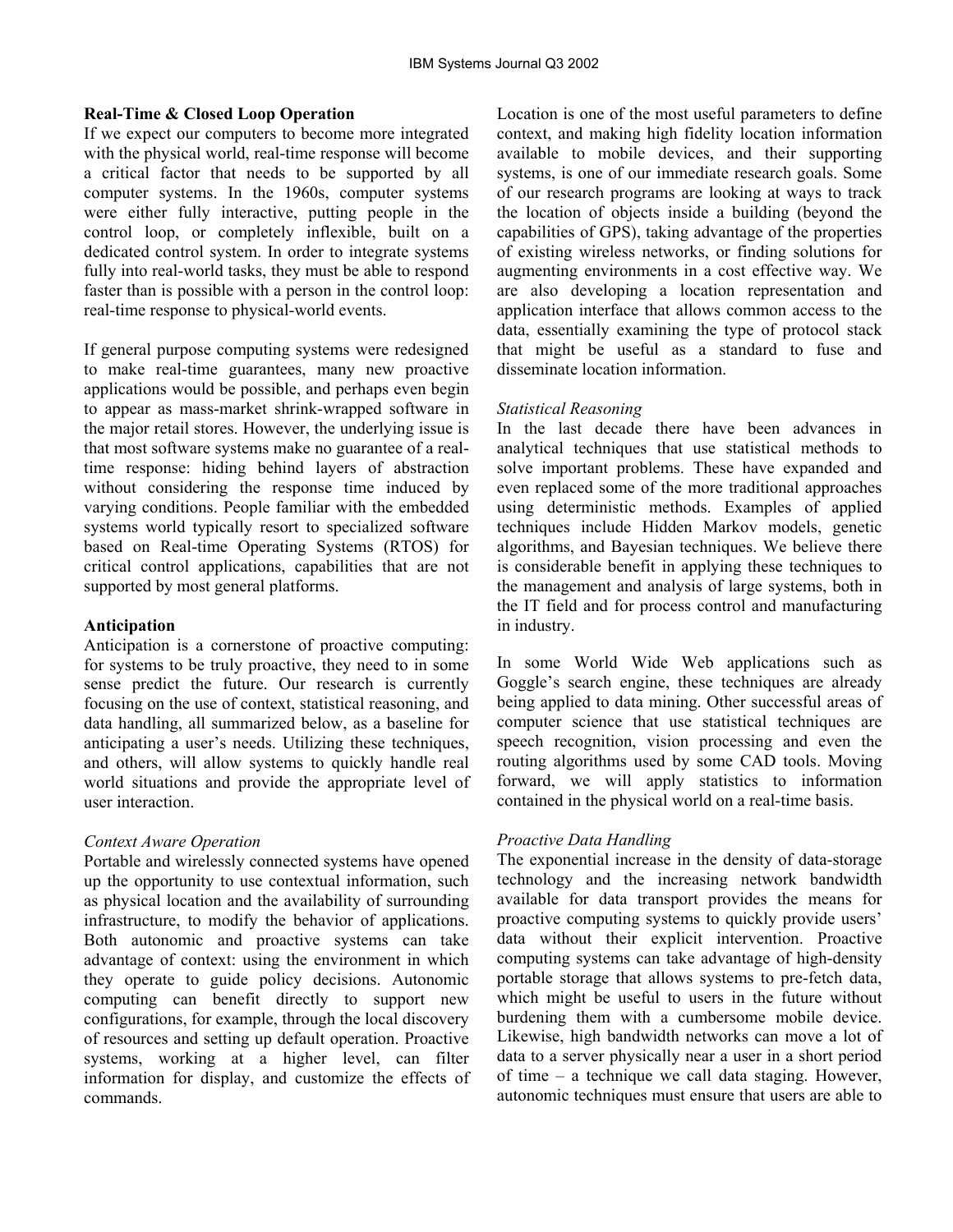trust such systems by ensuring they continue to operate under a wide variety of conditions.

Both local data caching and data staging can play a vital role in supporting user mobility. Networks provide invaluable up-to-date connectivity, but if relied on completely, will sometimes fail a user when they are not available or become congested. Local data caching, on the other hand, can serve a user if the cache contents are well chosen, but may not always be the latest version. By utilizing both of these techniques, proactive computing aims to provide data to nodes moving through the physical world in real-time, supporting the overall vision.

# **CATALYZING RESEARCH**

In order to embrace these challenges we briefly summarize two of the projects that are part of Intel Research's project portfolio and are designed to drive research, and the use of computers beyond traditional environments.



Figure 2 Labscape - instrumenting a real microbiology laboratory

#### **Labscape**

This project (in collaboration with the University of Washington) sets out to augment a microbiology laboratory and automate the recording and analysis of results: a prime example of an environment for which computing has had little impact. Labscape[1] sets out to instrument reagents, reaction vessels, test equipment and the staff, and track their relative location during the experimental process (Figure 2). During any experimental procedure many processes need to be recorded in a lab notebook; however, some steps are sometimes omitted and sometimes cross contamination occurs between reagents. In a traditional laboratory these failures can only be tracked down by skilled staff; there are no inherent mechanisms for monitoring status. With Labscape, the whole experiment can be recorded electronically and automatically generate a notebook entry for the method and results. The benefit is that no steps are accidentally lost and furthermore an expert system can examine the data for potential contamination risks and other experimental pitfalls.

In Labscape, a complex web of computation is created as the result of many communicating components. The principles of autonomic computing are essential as the underpinning for these systems, enabling the components to reliably and efficiently cooperate with each other. However, it is also beyond the scope of traditional computing environments touching the physical world, needing real-time response and keeping the user out of the computational loop wherever possible. Thus proactive computing plays a vital role in the management and coordination of such a system, making inferences and using context to record data and assess risk.

#### **The Personal Server**

The Personal Server[6] focuses on a user's interaction with personal mobile data through the world around them, inspired by the trends in computation, storage and short-range wireless communication standards. The underlying thesis is that storage density, which is doubling annually, will lead to one-inch disks that may store over 1 terabyte by 2012. With this information density available it will be possible to carry vast amounts of data in your pocket, some of which you really need, and other information you might have, just in case. The device, which we call a Personal Server (Figure 3), can be small enough that you will always have it with you, perhaps embedded into your cell phone or as wearable jewelry. Because it does not rely on an integrated display as its primary interface, it can be quite small and still provide rich interaction. It is designed to take advantage of the surrounding computing and display infrastructure, allowing information to be opportunistically viewed on neighboring displays, thus freeing users from carrying the bulk and weight of a screen. Standard wireless protocols, which typically provide the mechanism for shipping data between the device and the host, can be used in an ad-hoc and proactive way to discover useful information in the environment and record it for future use. Similar opportunities occur when a personal server encounters other personal servers that may advertise particular information, enabling personal peer-to-peer sharing.